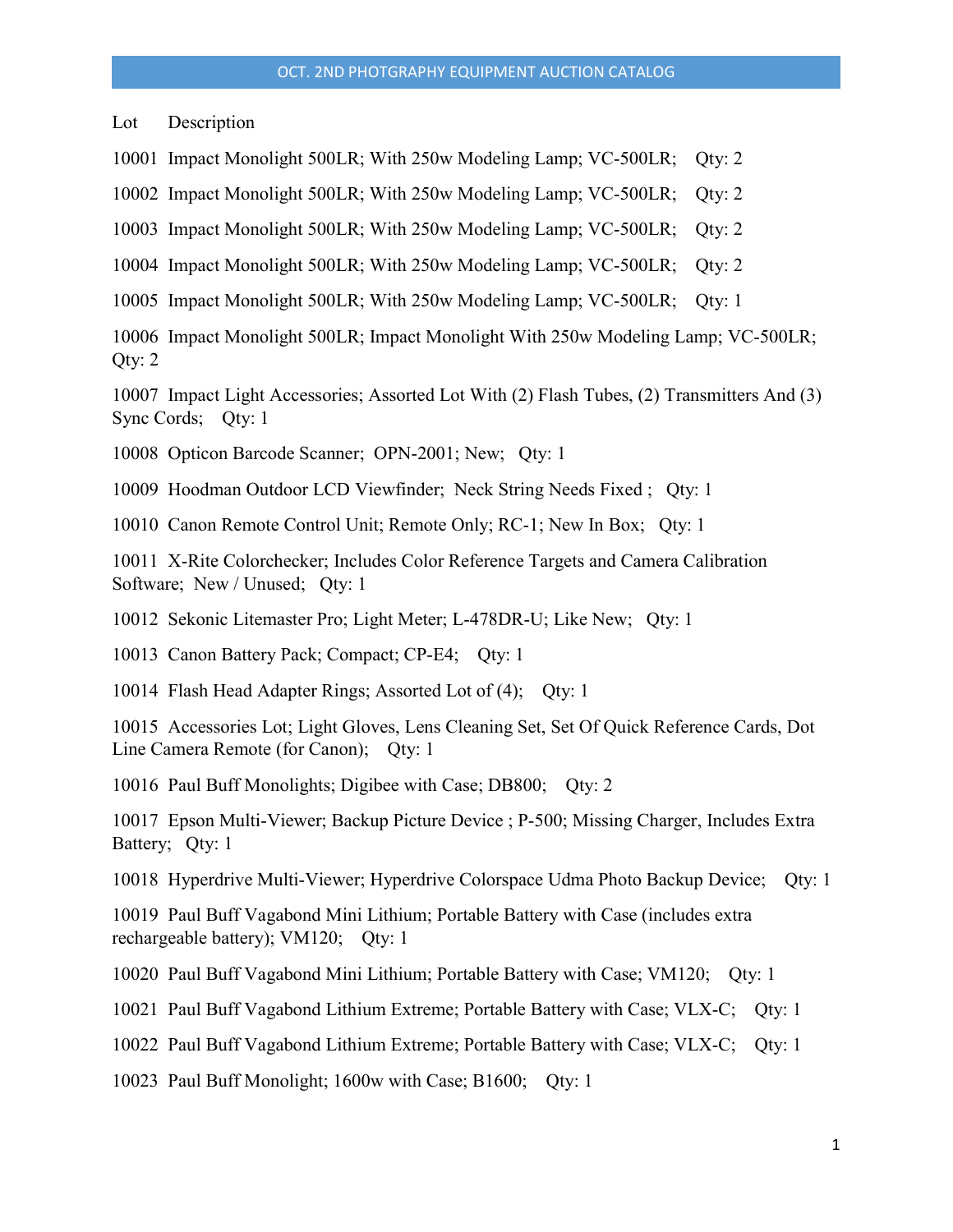- 10024 Paul Buff Monolight; 800w with Case; B800; Qty: 1
- 10025 Paul Buff Monolight; 800w with Case; B800; Qty: 1
- 10026 Paul Buff Monolight; 800w with Case; B800; Qty: 1
- 10027 Paul Buff Monolight; 800w with Case; B800; Qty: 1
- 10028 Paul Buff Monolight; 800w with Case; B800; Qty: 1
- 10029 Paul Buff Monolight; 800w with Case; B800; Qty: 1
- 10030 PocketWizard Transceiver; with Box; PlusII; Qty: 2
- 10031 PocketWizard Transceiver; PlusII; Qty: 2
- 10032 PocketWizard Transceiver; PlusII; Qty: 2
- 10033 PocketWizard Transceiver; PlusII; Qty: 2

10034 PocketWizard Transceiver; PlusII; Camera pin is missing - can only transmit signal from light to camera.; Qty: 1

- 10035 PocketWizard Auto-Sensing Transceiver; with Box; PlusIV; Qty: 2
- 10036 PocketWizard Auto-Sensing Transceiver; with Box; PlusIV; Qty: 2
- 10037 PocketWizard Transceiver; PlusX; Qty: 2
- 10038 PocketWizard Transceiver; PlusIII; Qty: 1
- 10039 PocketWizard Zone Controller; (1) AC3 and (1) AC9 with Box; Qty: 2
- 10040 PocketWizard Transceiver with ControlTL; with Box; Flex TT5; Qty: 1
- 10041 PocketWizard Transceiver; MiniTT1; Qty: 1
- 10042 MyringLight Ring Light; Flourescent; U-65C; Qty: 2

10043 LowePro Camera Bag; Backpack Type; Qty: 1

10044 LowePro Camera Bag; Wheeled Bag with Telescoping Handle, Multi-Compartment / Holds Laptop also; Qty: 1

10045 Clamps; Assorted Sizes , Lot of Approx 40+; Qty: 1

10046 Battery Light Lot; (2) Sunpak Super Battery Light Readylite 20 and (1) Neewer CN-160 (missing battery cover); Qty: 1

10047 Miscellaneous Lot; with Canon Camera Bag, (3) Small Carry Bags, (2) Grey Cards; Qty: 1

10048 Camera Bracket Lot; with (1) RPS Studio Digital Camera Flash Bracket, (1) Beneath the Surface Bracket, (1) Probrella Bracket, Mini Tripod; Qty: 1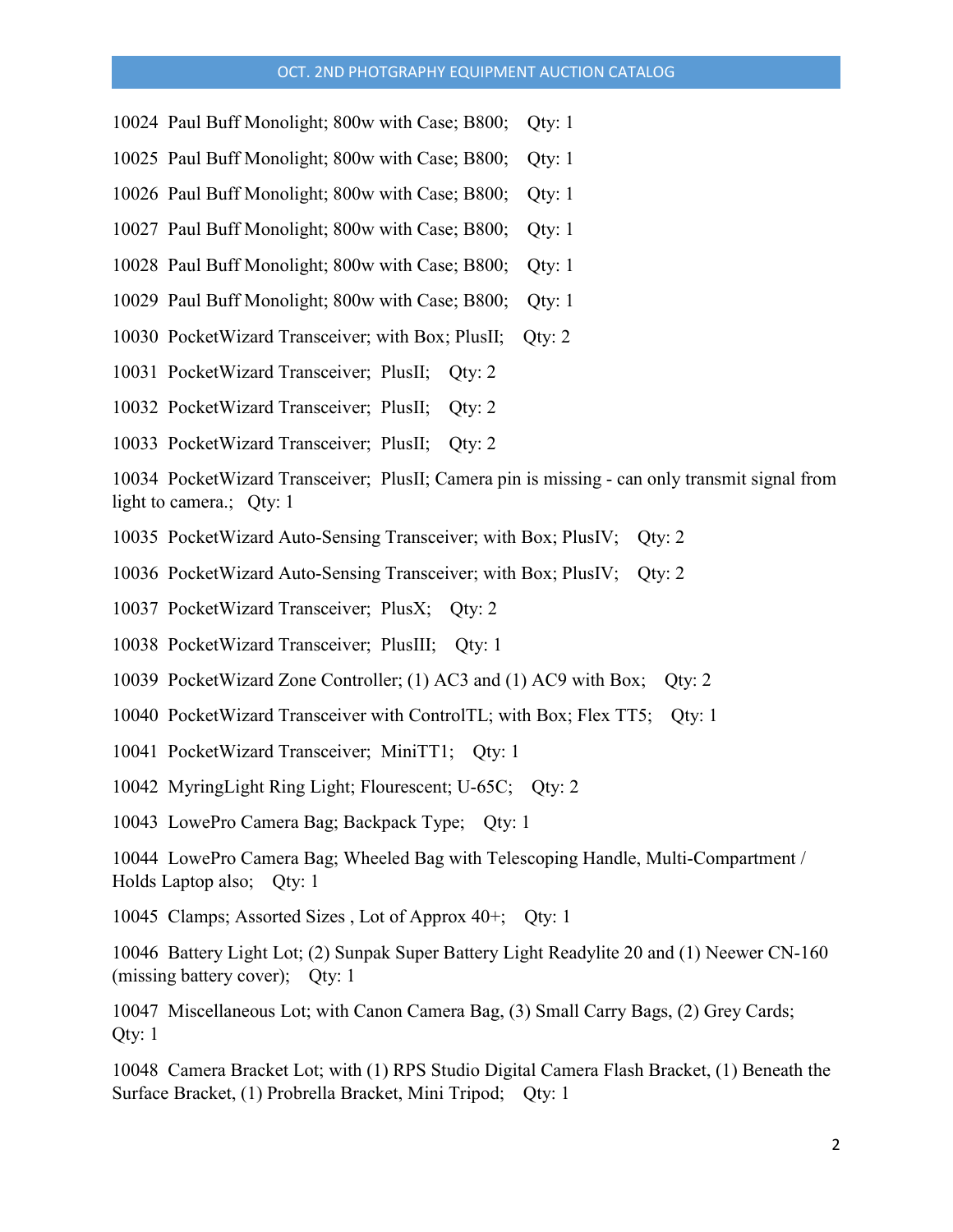10049 Cisco Wireless-N VPN Router; Multifunction, in Box; RV180W; Qty: 1

10050 Manfrotto Camera Brackets; Marked: (1) Art 035 and (1) Art 175; Qty: 1

10051 Lighting Bracket Lot; 10 Assorted; Qty: 1

10052 Think Tank Camera Belt; Modular Rotation System; V2.0; New; Qty: 1

10053 Camer Bag Strap Lot; 5 Assorted; Qty: 1

10054 Quantum Shoemount Lighting Lot; with (1) Qflash T5DR, (1) Qflash QF8C, (1) Qflash QF9C; Qty: 1

10055 Quantum Portable Battery Lot; with (1) Turbo 2x2, (2) Turbo SC; Qty: 1

10059 Canon EOS Digital Camera; Body Only - 18.1 Megapixel, Full Frame; 1D X ; with Software, Battery, Charger and Box; Qty: 1

10056 Canon EOS Digital Camera; Body Only - 21.1 Megapixel, Full Frame ; 5D Mark II; with Software, Battery, Charger and Box; Qty: 1

10057 Canon EOS Digital Camera; Body Only - 21.1 Megapixel, Full Frame ; 5D Mark II; with Software, Battery, Charger and Box; Qty: 1

10058 Canon EOS Digital Camera; Body Only - 20.2 Megapixel, Cropped Frame; 70D; with Software, Battery, Charger and Box; Qty: 1

10060 Canon Super Telephoto Lens; EF 300mm / 2.8LISII USM; with Hard Carry Case; Like New; Qty: 1

10085 Wimberley Gimble Head with Induro Tripod; Wimberley Super Telephoto Carbon Fiber Lens Mount with GIT 304 Stealth Carbon Fiber Tripod, Load Capacity of 55.1lbs, Folds to 20.9 Inches.; Qty: 1

10061 Canon Telephoto Lens; EF 100-400mm / 4.5-5.6LIS, with Soft Carry Bag; Qty: 1

10062 Canon Telephoto Lens; EF 70-200mm / 2.8LIS USM, with Soft Carry Bag; Qty: 1

10063 Canon Zoom Lens; EF 24-70mm / 2.8LII USM, in Box; Qty: 1

10064 Canon Zoom Lens; EF 24-70mm / 2.8L USM, in Box; Qty: 1

10065 Canon Macro Lens; EF 100mm / 2.8LIS USM; Qty: 1

10066 Canon Zoom Lens; EF-S 18-135mm / 3.5-5.6IS STM, in Carry Bag; Qty: 1

10067 Yongnuo Lens; 50mm / F1.8, in Carry Bag; Qty: 1

10068 Quantaray Teleconverter for Canon ; 2X DG, in Pouch; Qty: 1

10069 Canon Extender; EF 1.4x III, with Case in Box; Qty: 1

10070 Canon Speedlite; 600EX-RT, with Lens Case in Box; Qty: 1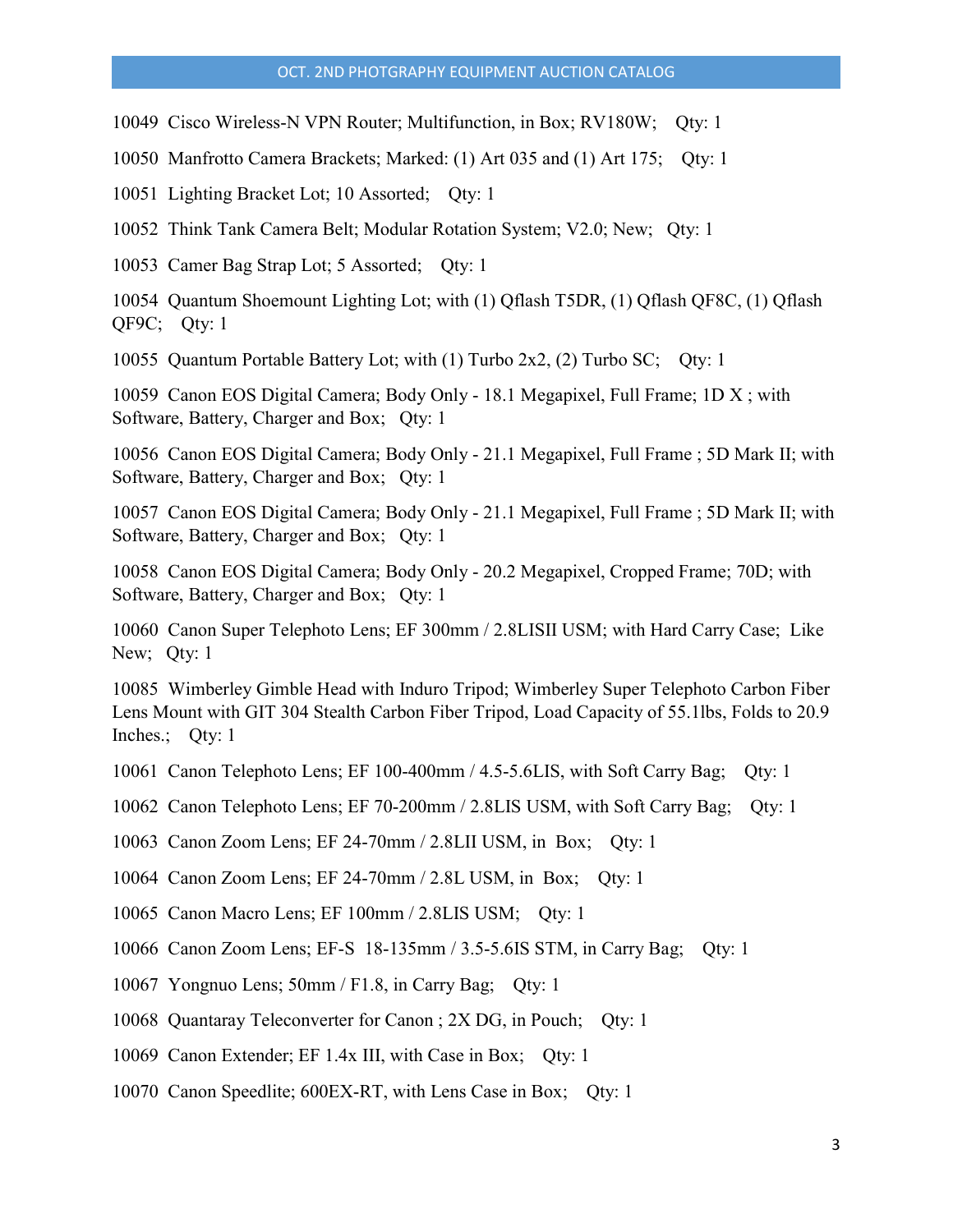- 10071 Canon Speedlite; 600EX-RT, with Case in Box; Oty: 1
- 10072 Canon Speedlite; 600EX-RT, with Case in Box; Qty: 1
- 10073 Canon Speedlite; 580EX II, with Case in Box; Qty: 1
- 10074 Yongnuo Speedlite; YN600EX-RT, with Case; Qty: 1
- 10075 Yongnuo Speedlite; YN600EX-RT, with Case; Qty: 1
- 10076 Quantaray Speedlite; QB 6500A, with Case; Qty: 1
- 10077 Canon Speedlite Transmitter; ST-E3-RT, in Box; Qty: 1
- 10078 Yongnuo Speedlite Transmitter; YN-E3-RT; Qty: 1
- 10079 Canon Off Camera Shoe Cord; OC-E3, in Box; Qty: 2

10080 CamRanger Wireless DSLR Camera Control; with Case in Box; Qty: 1

10081 Gary Fong Flash Diffuser Lot; for Canon, Assorted; Qty: 1

10082 Panasonic Digital Camera; Lumix with 25-400mm Lens, in Box; DMC-FZ1000; Has problems - Turns on and appears to work but viewfinder does not advance. Sells with 4 batteries and charger.; Qty: 1

10083 Canon Waterproof Camera Case; Fits Canon G9; 40M/130ft; WP-DC21; Qty: 1

10084 Canon Digital Point and Shoot Camera; in Box with Software, Manual, Charger and Extra Battery; PowerShot G11; Qty: 1

10086 Manfrotto Monopod ; 685B; Qty: 1

10087 DNP Professional Photo Printer; 8 Inch Photo Dye Sublimation Printer, 300 x 600 dpi Max Resolution, Prints 4 x 8 to 8 x 12, Panoramic Print Options; Includes DS820 Media Set; DS820A ; New / Never Used; In Box with Manuals Qty: 1

10088 Sinfonia Color Stream Photo Printer; Compact and Light Dye-Sub Printer, Wireless, Digital, 300 dpi,  $(6 \times 4) \times 2$  with  $6 \times 8$ ; Includes:  $(1) 4 \times 6$  and  $(2) 5 \times 7$  Paper Rolls; CS2; With Manuals and Box Qty: 1

10089 HiTi Photo Printer; 6 Inch Dye Sub Photo Printer with Wireless Transmitter, 5 x 7 and 4 x 6; Includes: (1) Case 4 x 6 Paper and Ribbon; P510Si; With Manuals Qty: 1

10090 Dymo CD Disc Printer; 1742306; With Manuals and Software Qty: 1

10091 Canon Powerpoint Projector; LV-8310; Sells with Sony Portable CD/DVD Player # DVP-FX921K; Qty: 1

10092 Photo / Event Folders Supply Lot; Assorted as Pictured; New Stock; Qty: 1

10093 Dell Printer, Scanner, Copier; Color, Includes (4) Extra Cartridges; 1235cn; Qty: 1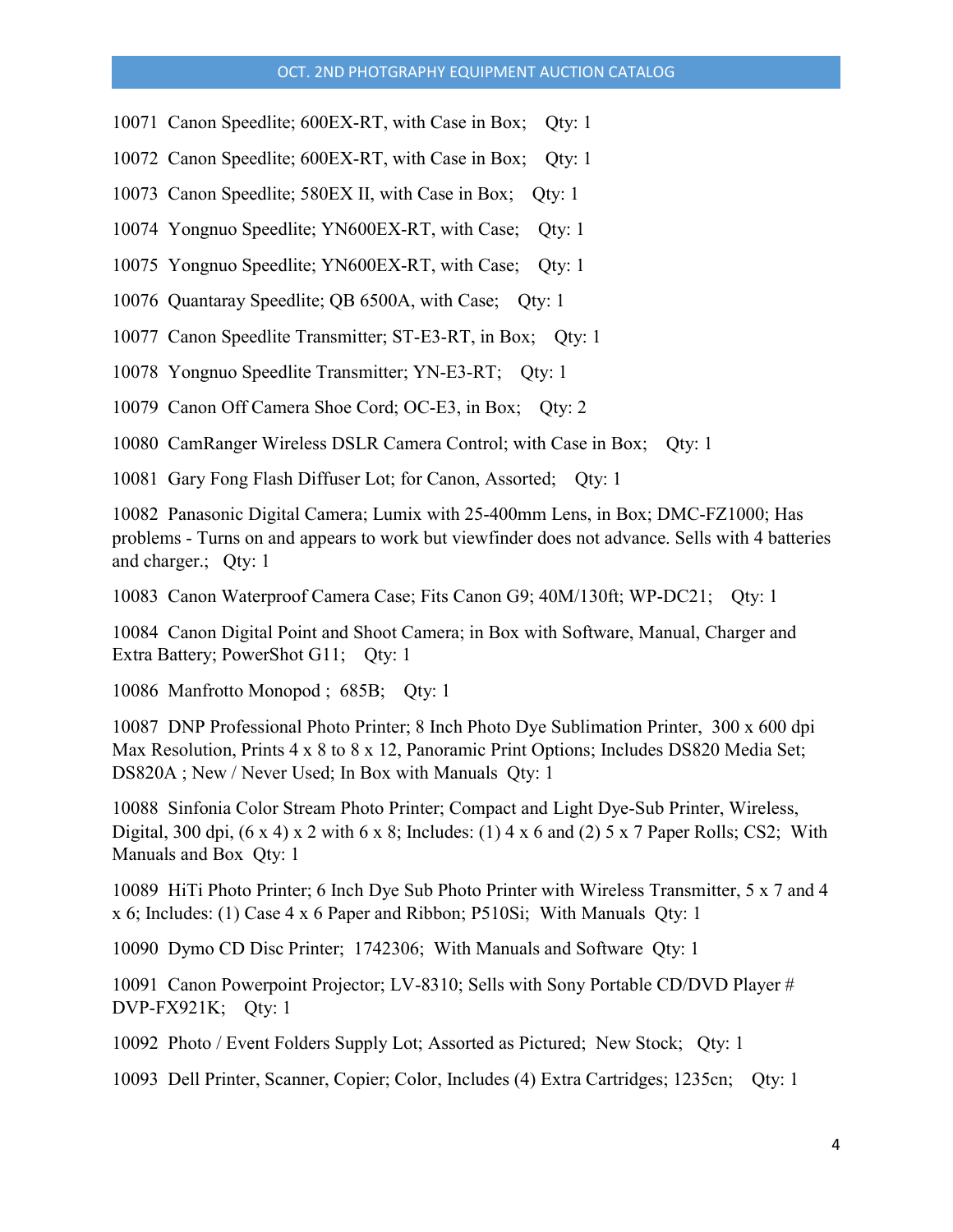10094 Manfrotto Tripod and Ball Head; # 458B Air Cushioned Tripod with Quick Release Head (this head has a heavier load capacity); Qty: 1

10095 Manfrotto Tripod and Ball Head; # 458B Air Cushioned Tripod with Quick Release Head; Qty: 1

10096 Photography Instruction; Assorted Instructional CDs; Qty: 1

10097 Aleratec CD / DVD Duplicator; with 4 Drives; Qty: 1

10098 Square I-Pad Stand; with CC Magnetic Strip and Chip Card Readers and Paypal Chip Card Reader; Qty: 1

10099 Avenger Studio Light Stand; # A5017 C-Stand with # D600 Boom on Casters; Qty: 1

10100 Avenger Studio Light Stand; # A5029 Stand; Qty: 1

10101 Avenger Studio Light Stand; Turtle Base C-Stand; Qty: 1

10102 Avenger Studio Light Stand; # A5012 Roller Stand with Folding Base; Qty: 1

10103 Avenger Boom; # A200; Qty: 1

10104 Buff Backlight Stand; LS1100; New in Box; Qty: 1

10105 Buff Beauty Dish; Light Modifier in Carry Bag, Lot of 2; One is slightly bent but usable. Both show wear.; Qty: 1

10106 Westcott RapidBox; (1) OCTA Mini and (1) OCTA with Carry Bags; Qty: 1

10107 Umbrellas; Lot of (3) 36 Inch and (1) Wescott 40 Inch; Qty: 1

- 10108 Wescott Strip Box; 12 x 36; Qty: 1
- 10109 Wescott RapidBox; OCTA XL in Carry Bag; Qty: 1
- 10110 Buff Lite Mod; Barn Doors; Like new; Qty: 1
- 10111 Bowens Soft Box; 36 Inch in Carry Bag; New; Qty: 1
- 10112 Wescott Apollo Strip Box; 14 x 30; Qty: 1
- 10113 Wescott Apollo Strip Box; 16 x 30; 2337; New in Box; Qty: 1
- 10114 Wescott 7ft Parabolic Umbrela; Soft Silver; 4633; New ; Qty: 1
- 10115 Bowens Soft Box; 31 x 39; BW1675; New in Box; Qty: 1
- 10116 Wescott Soft Box; 36 x 48; New in Box; Qty: 1
- 10117 Buff Umbrella; 86 Inch Soft Silver; 86-SS; New in Box; Qty: 1

10118 Wescott Eyelighter; Silver or Reflective White, Open Size: 58 x 23 x 33 ; New in Box; Qty: 1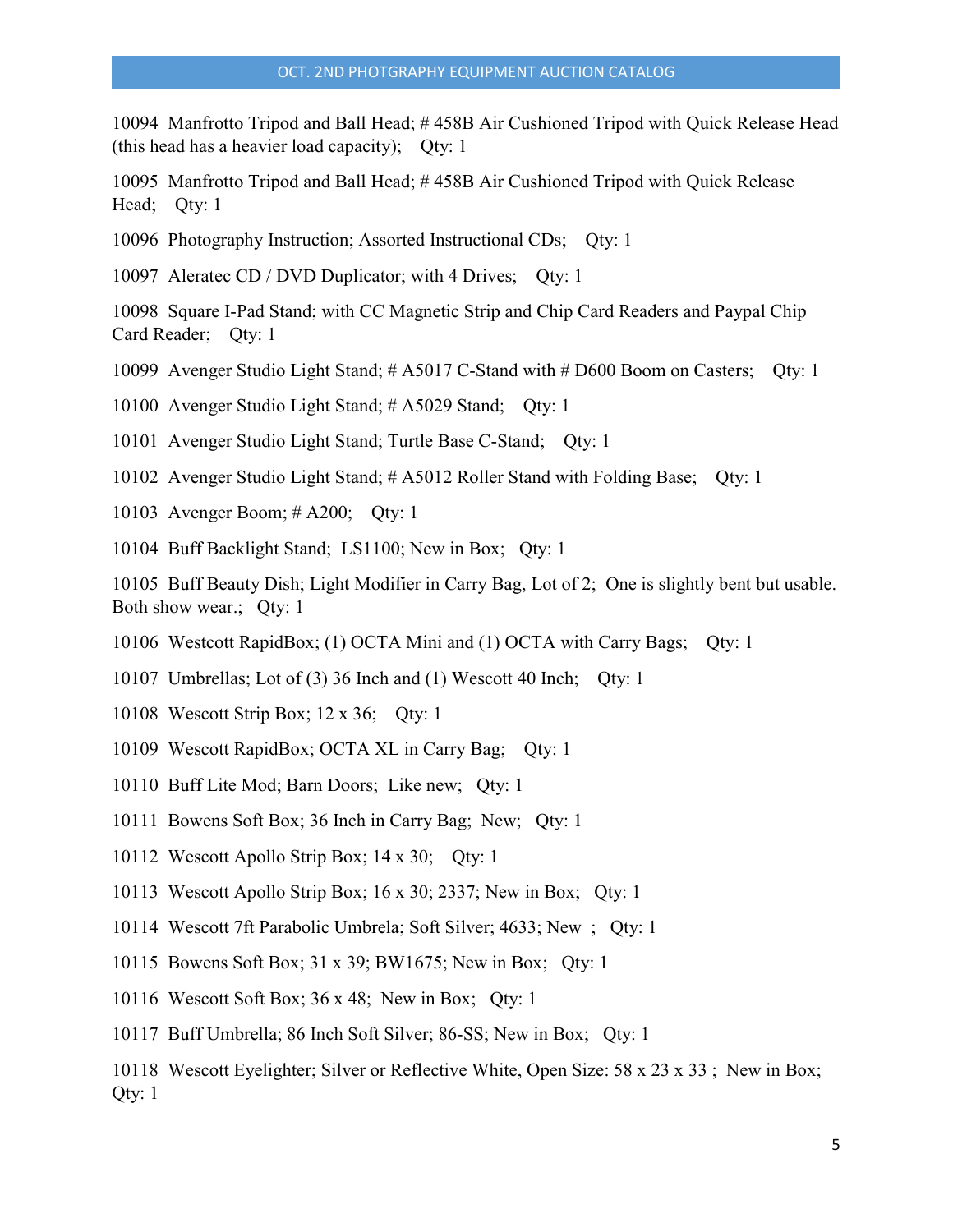10119 Buff Strip Box; 8 x 34, with Carry Bag; Qty: 1

10120 Impact Soft Box ; Lot with (2) 24 x 24 and (1) 24 x 36; Qty: 1

10121 Canon Selphy Compact Photo Printer; with Carry Bag, Extra Battery, (6) Ink Cartridges, Paper; CP800; Oty: 1

10122 Denny Mfg Freedom Cloth Backdrop; School Scene, 5 x 6 ; CPM6960; Wrinkle free, washer / dryer safe, colorfast, portable and lightweight. Qty: 1

10123 Denny Mfg Freedom Cloth Backdrop; Multi Color Mosaic, 8 x 10; CPM6487; Wrinkle free, washer / dryer safe, colorfast, portable and lightweight. Qty: 1

10124 Denny Mfg Freedom Cloth Backdrop; Weathered Door and Wall Scene, 8 x 8; CPM7324; Wrinkle free, washer / dryer safe, colorfast, portable and lightweight. Qty: 1

10125 Denny Mfg Freedom Cloth Backdrop; Grey Marble Effect, 10 x 10; CPM7026; Wrinkle free, washer / dryer safe, colorfast, portable and lightweight. Qty: 1

10126 Denny Mfg Freedom Cloth Backdrop; Blue Floral Paneled Wall, 8 x 8; CPM7294; Wrinkle free, washer / dryer safe, colorfast, portable and lightweight. Qty: 1

10127 Denny Mfg Freedom Cloth Backdrop; Grey Spotlight, 10 x 18; CPM-OM2510; Wrinkle free, washer / dryer safe, colorfast, portable and lightweight. Qty: 1

10128 Denny Mfg Freedom Cloth Backdrop; Weathered Door and Brick Wall Scene, 8 x 10; CPM6662; Wrinkle free, washer / dryer safe, colorfast, portable and lightweight. Qty: 1

10129 Denny Mfg Freedom Cloth Backdrop; Weathered Wall Scene, 8 x 10; CPM7306; Wrinkle free, washer / dryer safe, colorfast, portable and lightweight. Qty: 1

10130 Denny Mfg Freedom Cloth Backdrop; Weathered Door and Wall Scene, 5 x 7; CPM7201; Wrinkle free, washer / dryer safe, colorfast, portable and lightweight. Qty: 1

10131 Denny Mfg Freedom Cloth Backdrop; Blue Abstract, 8 x 10; CPM7033; Wrinkle free, washer / dryer safe, colorfast, portable and lightweight. Qty: 1

10132 Denny Mfg Freedom Cloth Backdrop; Brick Wall and Window Scene, 8 x 10; CPM7331; Wrinkle free, washer / dryer safe, colorfast, portable and lightweight. Qty: 1

10133 Denny Mfg Freedom Cloth Backdrop; Christmas Scene, 8 x 8; CPM7388; Wrinkle free, washer / dryer safe, colorfast, portable and lightweight. Qty: 1

10134 Denny Mfg Freedom Cloth Backdrop; Mint Green and Floral, 8 x 10; CPM7442; Wrinkle free, washer / dryer safe, colorfast, portable and lightweight. Qty: 1

10135 Denny Mfg Freedom Cloth Backdrop; Blue Painted Wood and Brick Wall, 8 x 10; CPM7404; Wrinkle free, washer / dryer safe, colorfast, portable and lightweight. Qty: 1

10136 Denny Mfg Freedom Cloth Backdrop; Beach Scene, 8 x 10; CPM6062; Wrinkle free, washer / dryer safe, colorfast, portable and lightweight. Qty: 1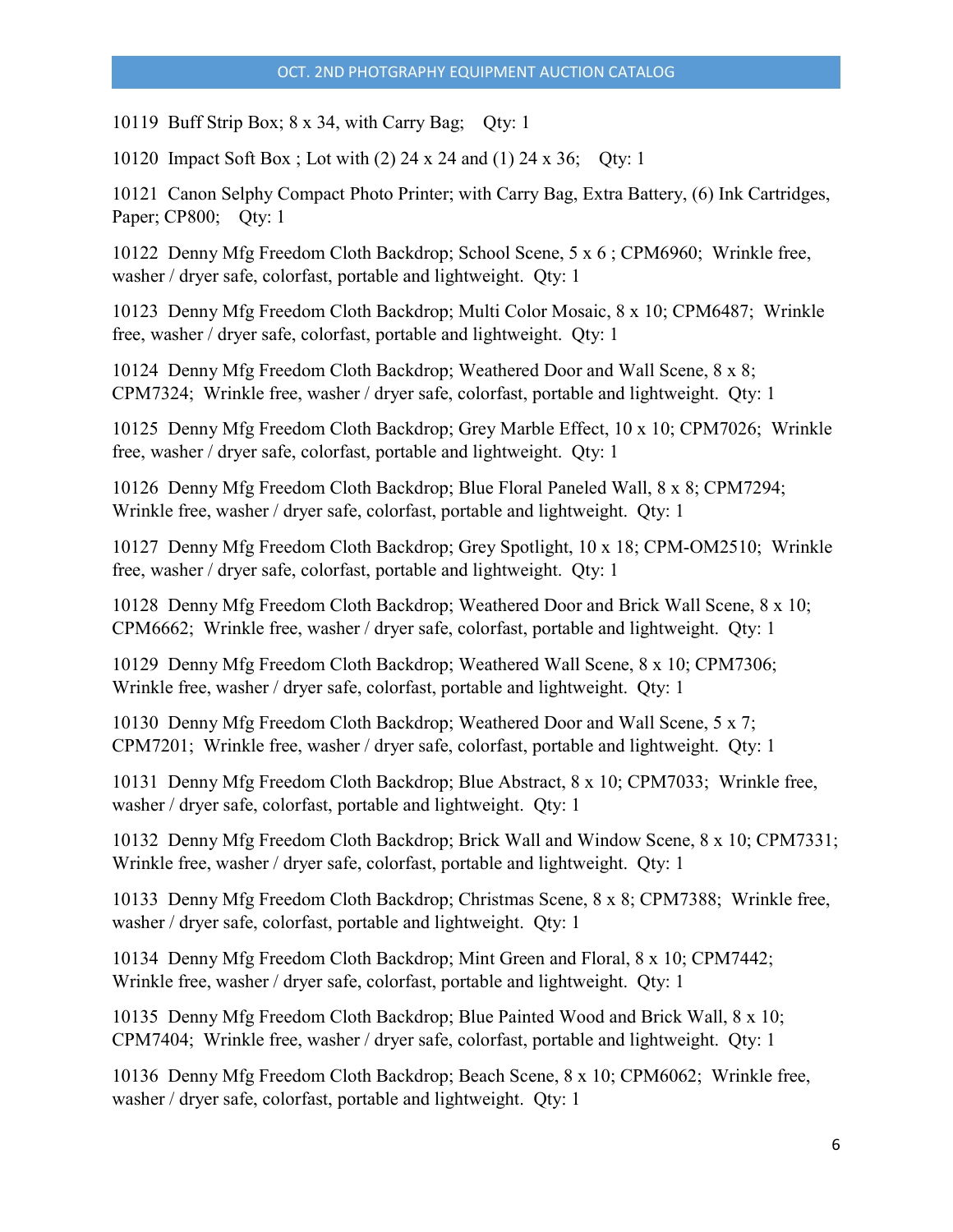10137 Denny Mfg Freedom Cloth Backdrop; Brown Tones, 5 x 6; CPM6900; Wrinkle free, washer / dryer safe, colorfast, portable and lightweight. Qty: 1

10138 Paper and Vinyl Backgrounds; Assorted Sizes / Styles / Colors, Lot of Approx 14 Pcs with Stand; Qty: 1

10139 Wescott X Drop Backgrounds; Lot of (4) 5 x 7 Panels in White, Black, Saffron and Slate; Qty: 1

10140 Wescott Sheet Background; Masterpiece in Brown, 9 x 20; Cotton poly blend, washer / dryer safe. Qty: 1

10141 Wescott Sheet Background; Masterpiece in Midnight Blue, 10 x 12; Cotton poly blend, washer / dryer safe. Qty: 1

10142 Background; White, 10 x 12 ; Qty: 1

10143 Wescott Sheet Background; Masterpiece in Scarlet Mist, 10 x 12; Cotton poly blend, washer / dryer safe. Qty: 1

10144 Wescott Sheet Background; Masterpiece in Black, 10 x 24; Cotton poly blend, washer / dryer safe. Qty: 1

10145 Cole Muslin Background; Old Masters Style in Beige, 10 x 20; Qty: 1

10146 Silverlake Muslin Background; Old Masters Style in Grey, 10 x 20; Qty: 1

10147 Cole Muslin Background; Old Masters Style in Blue, 10 x 20; Qty: 1

10148 Cole Muslin Background; Red Multi Color Abstract, 10 x 10; Qty: 1

10149 Muslin Background; Old Masters Style in Pink, 9 x 11; Qty: 1

- 10150 Background; Christmas Fireplace Scene, 9 x 9; Qty: 1
- 10151 Silverlake Backdrop; Winter Snow Scene, 9 x 10; Qty: 1

10152 Silverlake Backdrop; White Painted Brick Wall, 8 x 7; Qty: 1

10153 Silverlake Backdrop; Beige Paneled Wall, 8 x 7; Qty: 1

10154 Silverlake Backdrop; Grey Floral Spotlight, 8 x 7; Qty: 1

10155 Silverlake Backdrop; Weathered Wood Wall, 8 x 8; Qty: 1

10156 Silverlake Backdrop; Grey Multi, 7 x 7; Qty: 1

10157 Silverlake Backdrop; Multi Color Abstract, 7 x 7; Qty: 1

10158 Silverlake Backdrop; Painted Weathered Wood Wall In Blue-Green, 7 x 7; Qty: 1

10159 Silverlake Backdrop; Green Abstract, 7 x 7; Qty: 1

10160 Silverlake Backdrop; Old Masters Style in Red, 5 x 6; Qty: 1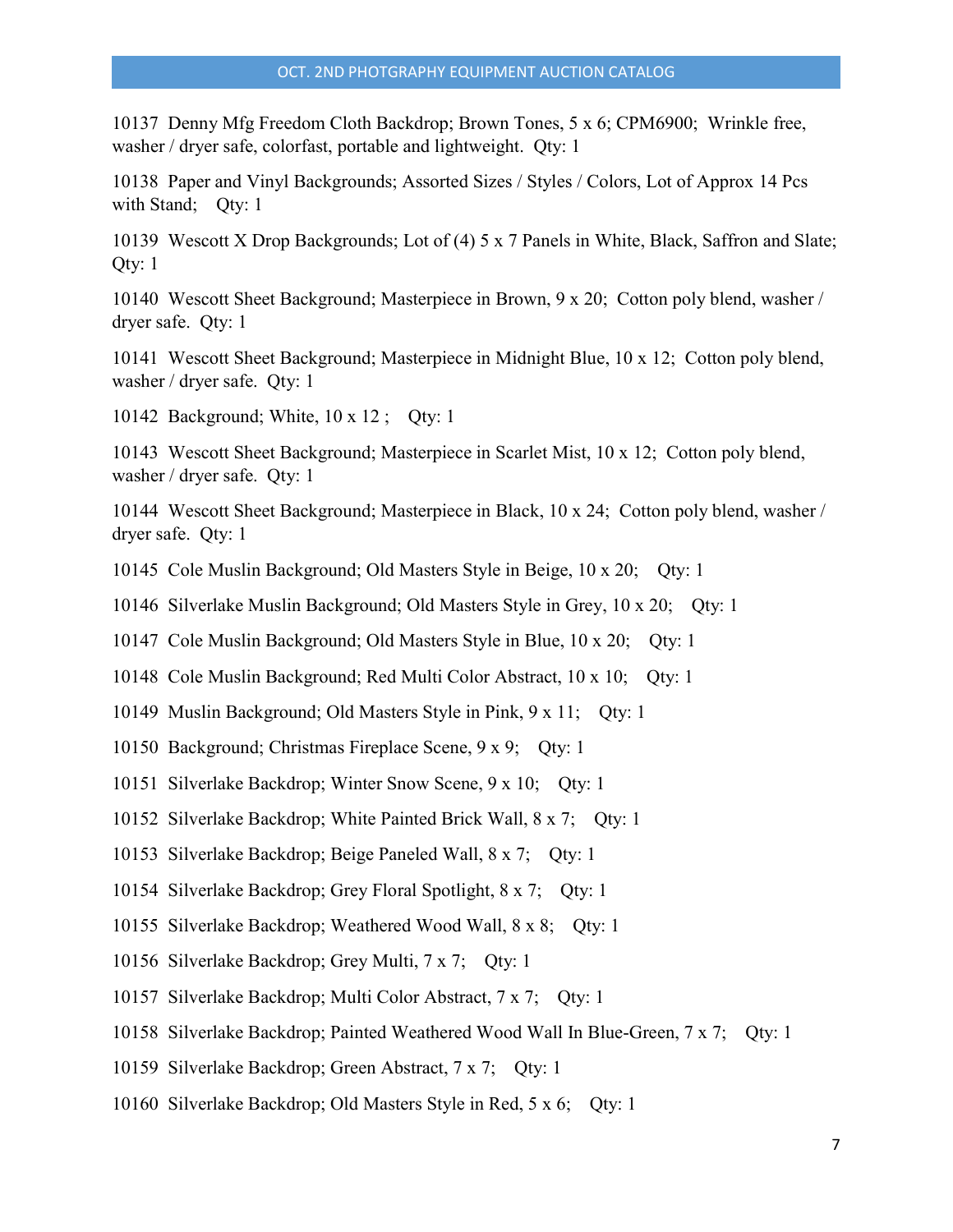- 10161 Silverlake Backdrop; Pastels, 5 x 6; Qty: 1
- 10162 Backdrop; Lockers, 7 x 6; Qty: 1
- 10163 Backdrop; Brown, 6 x 8; PC2510; Qty: 1
- 10164 Silverlake Backdrop; Beige Swirl, 5 x 6; Qty: 1
- 10165 Silverlake Backdrop; Blue and Gold Multi Color Abstract, 5 x 6; Qty: 1
- 10166 Silverlake Backdrop; Speckled Gold Diamond, 5 x 6 ; Qty: 1
- 10167 Backdrop; Dark Green, 4 x 6; Qty: 1
- 10168 Silverlake Backdrop; Tin Ceiling in Browns and Greens, 5 x 6; Qty: 1

10169 Backdrop; Orange and Black Abstract, 6 x 8; Qty: 1

10170 Savage Background Paper; Wide Tone Seamless Paper in # 29 Orchid, 107 Inches Wide x 36 Ft; New in Box; Qty: 1

10171 Savage Background Paper; Wide Tone Seamless Paper in # 51 Bone, 107 Inches Wide x 36 Ft; New in Box; Qty: 1

10172 Custom Backdrop Set; Fall Baseball Scene with (2) Individual Size 8 x 10 and (1) Team Size 10 x 20 ; Poly Blend Wrinkle Free, Washer and Dryer Safe Qty: 1

10173 Custom Backdrop Set; Spring Baseball Scene with (2) Individual Size 8 x 10 and (1) Team Size 10 x 20 ; Poly Blend Wrinkle Free, Washer and Dryer Safe Qty: 1

10174 Custom Backdrop Set; Lacrosse Scene with (2) Individual Size 8 x 10 and (1) Team Size 10 x 20 ; Qty: 1

10175 Custom Backdrop Set; Baseball Scene with (3) Individual Size 8 x 10 and (1) Team Size 10 x 20 ; Qty: 1

10176 Custom Backdrop Set; Basketball Scene with (2) Individual Size 8 x 10 and (1) Team Size 10 x 20; Qty: 1

10177 Custom Backdrop Set; Soccer Scene with (3) Individual Size 8 x 10; Qty: 1

10178 Lastolite HiLite Background; (3) 6 x 7 Backgrounds in White, Black and Green with White Floor and Carry Bag; Qty: 1

10179 Botero Collapsible Backgrounds; 5 x 6 with (1) Black / White Reversible and (1) Grey with Carry Bags; Qty: 1

10180 Denny Collapsible Background; 5 x 6 Chromakey in Blue / Green Reversible with Carry Bag; New; Qty: 1

10181 Denny Collapsible Background; 5 x 6 Chromakey in Blue / Green Reversible with Carry Bag; New; Qty: 1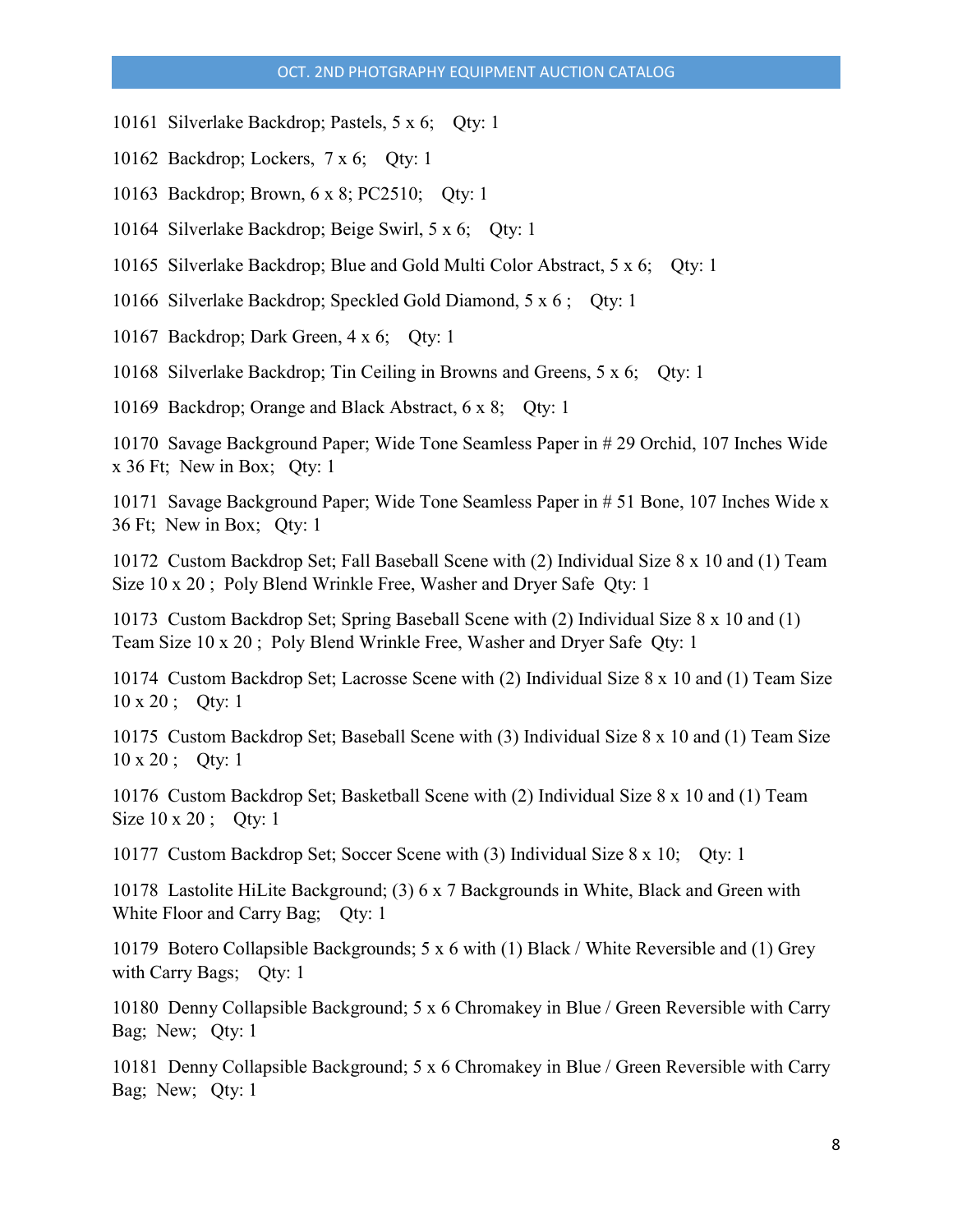10182 Impact Super Collapsible Background; 8 x 16 Chromakey in Green Reversible with Carry Bag; BGSC-CG-816; Qty: 1

10183 Silverlake Baseboard Background Set; Blonde Stained Finish with Carry Bag; Qty: 1

10184 Westcott Wrinkle Resistant Backdrops; Chromakey in Green, 9 x 20; Washable Qty: 1

10185 Westcott Sheet Background; Masterpiece in White, 9 x 20; Washable Qty: 1

10186 Backdrop Alley Background; Slate Gray Marble, 10 x 24, with Carry Bag; New; Washable Qty: 1

10187 Backdrop Alley Background; Slate Gray Marble, 10 x 24, with Carry Bag; New; Washable Qty: 1

10188 Backdrop Alley Background; Slate Gray Marble, 10 x 24, with Carry Bag; Near New; Washable Qty: 1

10189 Backdrop Alley Background; Slate Gray Marble, 10 x 24, with Carry Bag; Near New; Washable Qty: 1

10190 Backdrop Alley Background; Slate Gray Marble, 10 x 24, with Carry Bag; Near New; Washable Qty: 1

10191 Backdrop Alley Background; Slate Gray Marble, 10 x 24, with Carry Bag; Near New; Washable Qty: 1

10192 Backdrop Alley Background; Slate Gray Marble, 10 x 24, with Carry Bag; Near New; Washable Qty: 1

10193 Wescott Wrinkle Resestant Poly Backdrop; Hi Key White, 9 x 20 with Carry Bag; New; Washable Qty: 1

10194 Wescott Wrinkle Resestant Poly Backdrop; Hi Key White, 9 x 20 with Carry Bag; Washable Qty: 1

10195 Wescott Wrinkle Resestant Poly Backdrop; Hi Key White, 9 x 20 with Carry Bag; Washable Qty: 1

10196 Wescott Wrinkle Resestant Poly Backdrop; Hi Key White, 9 x 20 with Carry Bag; Washable Qty: 1

10197 Wescott Wrinkle Resestant Poly Backdrop; Hi Key White, 9 x 20 with Carry Bag; Washable Qty: 1

10198 Wescott Wrinkle Resestant Poly Backdrop; Hi Key White, 9 x 20 with Carry Bag; Washable Qty: 1

10199 Wescott Wrinkle Resestant Poly Backdrop; Hi Key White, 8 x 10 with Carry Bag; Washable Qty: 1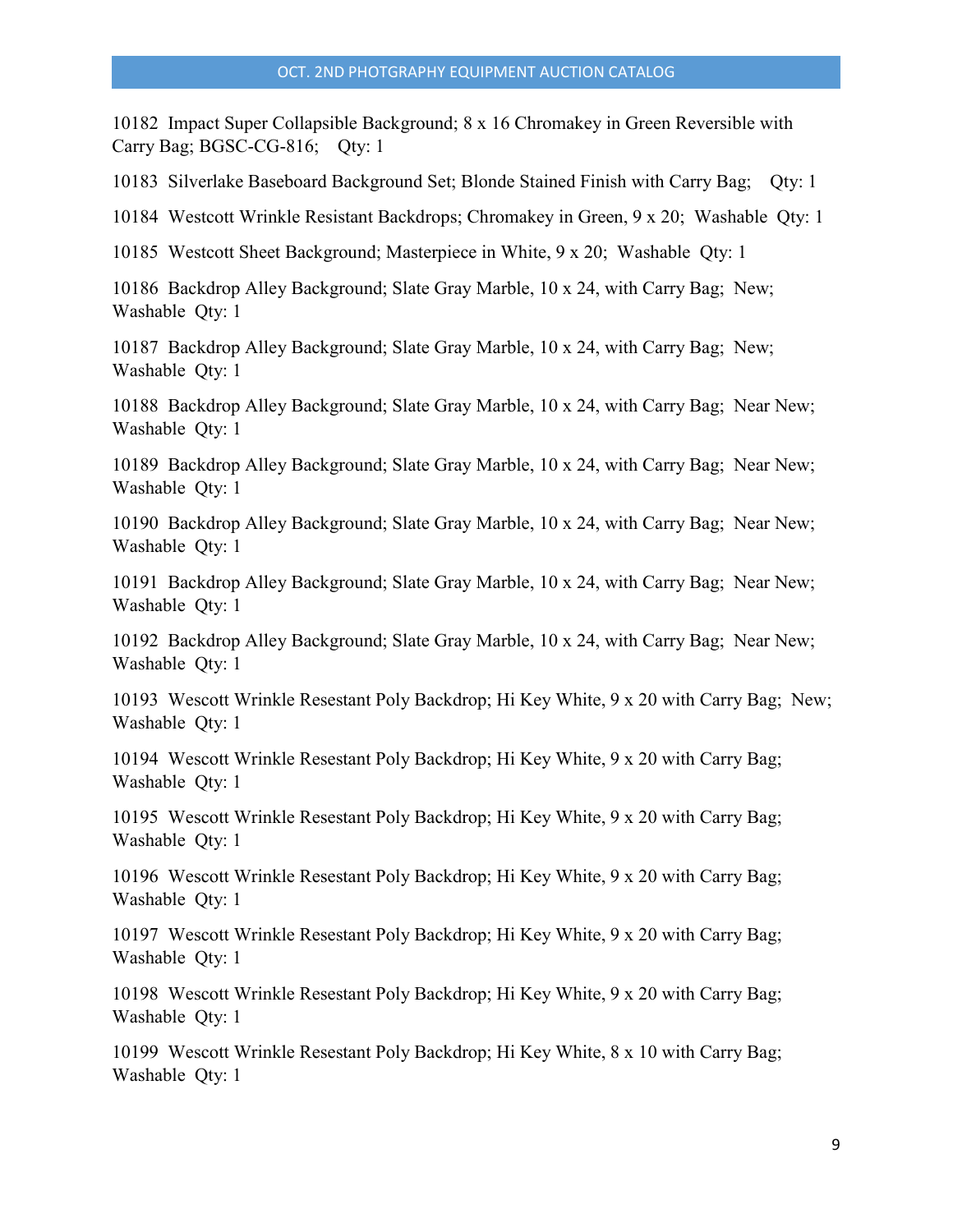10200 Manfrotto Autopole Expansion Kit; Black, Complete; Qty: 2

10201 Roll Up Photo Flooring; Concrete Look, Rubber Skid Proof Backing, Seamless, 5 x 8; Qty: 2

10202 Roll Up Photo Flooring; Wood Flooring Look, Rubber Skid Proof Backing, Seamless, 4 x 10; Qty: 1

10203 Roll Up Photo Flooring; Wood Flooring Look, Rubber Skid Proof Backing, Seamless, 4 x 10; Qty: 1

10204 Roll Up Photo Flooring; Whitewashed Wood Flooring Look, Rubber Skid Proof Backing, Seamless, 4 x 5; Top is good, one end of backing has some mold; Qty: 1

10205 Custom Portable Display Case; 3-Section Hinged, Magnetic Back, Plexiglass Inserts. Closed: 36 x 30 x 8 Deep; Open: 72 x 30; Qty: 1

10206 Portfolio Box; 18 x 22 x 3; Qty: 1

10207 StickyLee Sandwich Board Sign; 27 x 47 White Molded Plastic, with Letters; Qty: 1

10208 American Button Machines Button Maker; for 3 Inch Button, with Button Backs and Covers Inventory; Qty: 1

10209 Wood Easels; Black Finish, 62 High with 20 Inch Tray; Qty: 2

10210 Baby Photo Blanket Lot; Assorted Sizes / Colors / Textures and Styles; Approx 30 Pieces; Qty: 1

10211 Newborn Photo Accessories Lot; Assorted Lot with Wraps, Posing Baskets, Blankets, Hats, etc.; Qty: 1

10212 Newborn and Children Photo Accessories Lot; In Plastic 4-Drawer Storage Unit to Include: Umprellas, Decorations, Wraps, Headbands, Material, etc.; Qty: 1

10213 Maternity Photo Gowns; (1) Anna Brandt Gown Set and (1) Shadow Line Gown; Qty: 1

10214 Anthem Personal Pop Up Sports Tent; White Under the Weather Tent; New; Qty: 1

10215 Photo Album / Pages Lot; Plain and Wedding Albums, Assorted Sizes; New; Qty: 1

10216 Photgraphy Book Lot; Approximately 25 Assorted; Qty: 1

10217 Retractable Banners; for 32 Inch Wide Banner, Aluminum Base, Carry Bag; They have printed banner insets installed for the business that will have to be replaced.; Qty: 7

10218 Picture Frame Lot; Assorted Sizes and Styles, up to 11 x 14, Approx 25 Pieces; New and Used; Qty: 1

10219 Picture Frame Lot; Assorted Sizes and Styles, 16 x 20 to 20 x 34, Approx 10 Pieces; New and Used; Qty: 1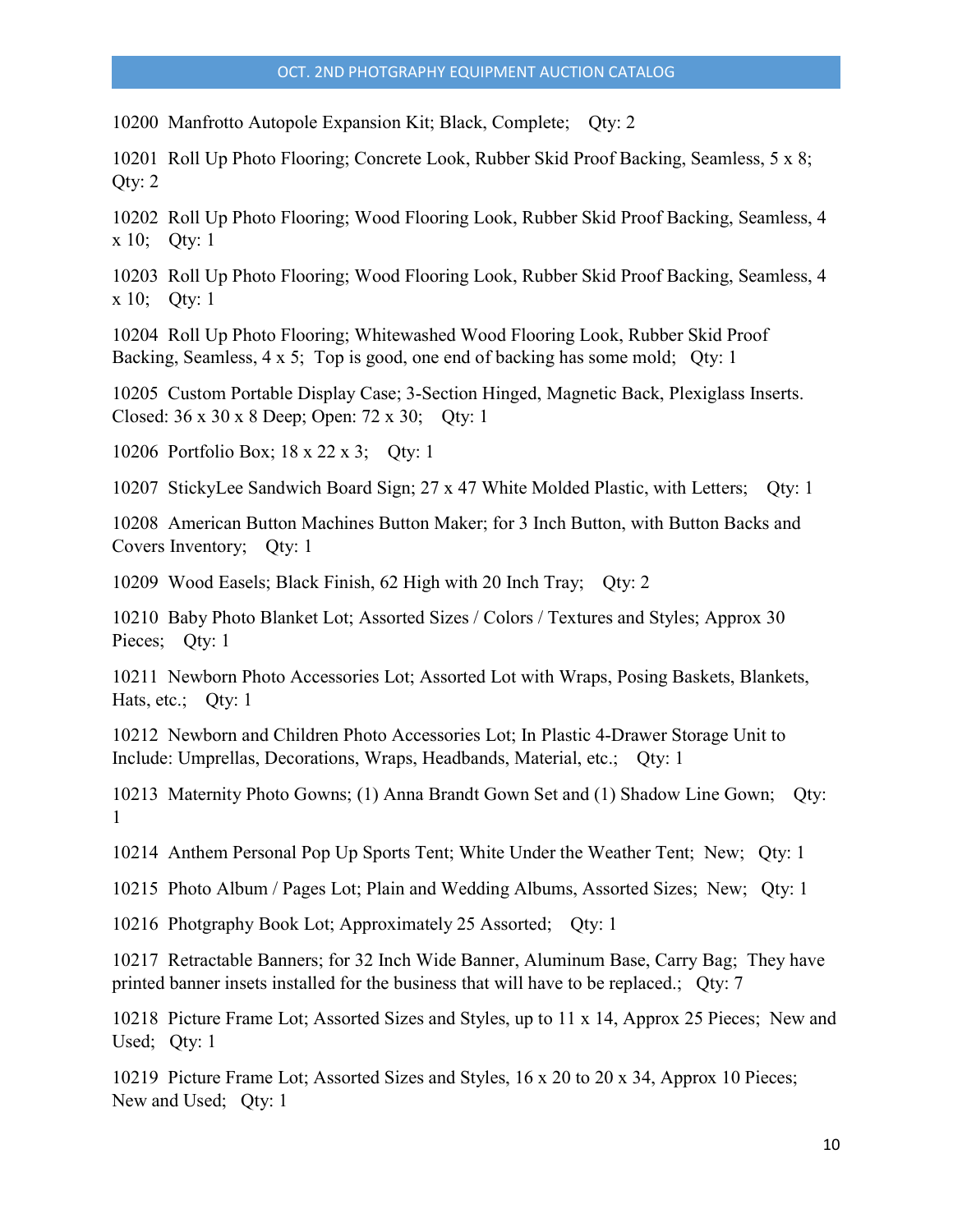10220 Picture Easel Lot; Tabletop Metal, Assorted Styles and Sizes, 6 Pieces; Qty: 1

10221 Frame Sample Lot; Assorted Profiles, Colors, Styles in Mostly Wood; Qty: 1

10222 Frame Backing Paper Roll; with Roll Holder, 36 Inch Roll; This is a partial roll, but pretty full.; Qty: 1

10223 Gloworks Photo Badge Holder; Holds 3 x 4 1/2 Photo, LED Backlit with Lanyard, Approx (75); New Inventory; Qty: 1

10224 Photo Wallet Photo Holders; Approx (125 to 150) Keychains and (25) Plastic and Metal Boxes; New Inventory; Qty: 1

10225 Poster Frame Lot; Assorted Sizes (3) 12 x 18, (1) 16 x 24 and (2) 12 x 36; New Inventory; Qty: 1

10226 Display Lot; (1) 12 Compartment Black Plastic Organizer and (1) Metal Double Rod Closet Organizer 19.5 x 45 x 68; New in Box; Qty: 1

10227 Easy Open Rigid Mailer Lot; Approximately (250+) 6 x 8 and (60+) 9 x 11 1/2; New Inventory; Qty: 1

10228 3-Ring Binder Lot; (12) 2 Inch White, (12) 1 Inch White, (12) 1/2 Inch; New Inventory; Qty: 1

10229 Acrylic Display Risers Lot; Approximately (7) 4 x 4 x 4 and (7) 3 x 3 x 3; New Inventory; Qty: 1

10230 Lanyard Badges Lot; Approx (100) 4 x 8; New Inventory; Qty: 1

10231 Acrylic Picture Frames Lot; Approx (20) 4 x 6 and (20) 12 x 4; New Inventory; Qty: 1

10232 Keychain Picture Viewers; White, 1000+ ; New Inventory; Qty: 1

10233 Baseball Photo Holder Lot; Assorted with Bracelets, Bobble Heads, Décor, etc; New Inventory; Qty: 1

10234 Panoramic Photo Sleeves; Approx (30+) 12 x 36; New Inventory; Qty: 1

10235 Panoramic Photo Frames; Approx (22) 10 x 30, (12) 8 x 24 ; New Inventory; Qty: 1

10236 Mat Lot; Assorted Sizes in Mostly Black or White, Approx (40+); New Inventory; Qty: 1

10237 Photo Holder Lot; Assorted with 4 x 6 Holiday Photo Cards, 9 x 12 Full View Red Envelopes and 8 x 10 Gray Marble Look Photo Easels; New Inventory; Qty: 1

10238 Glassine Bag Lot; Assorted Sizes Large to Small; New Inventory; Qty: 1

10239 Black Photo Presentation Boxes; Assorted in 11 x 14, 5 x 7, 8 x 10 and a few 16 x 20; New Inventory; Qty: 1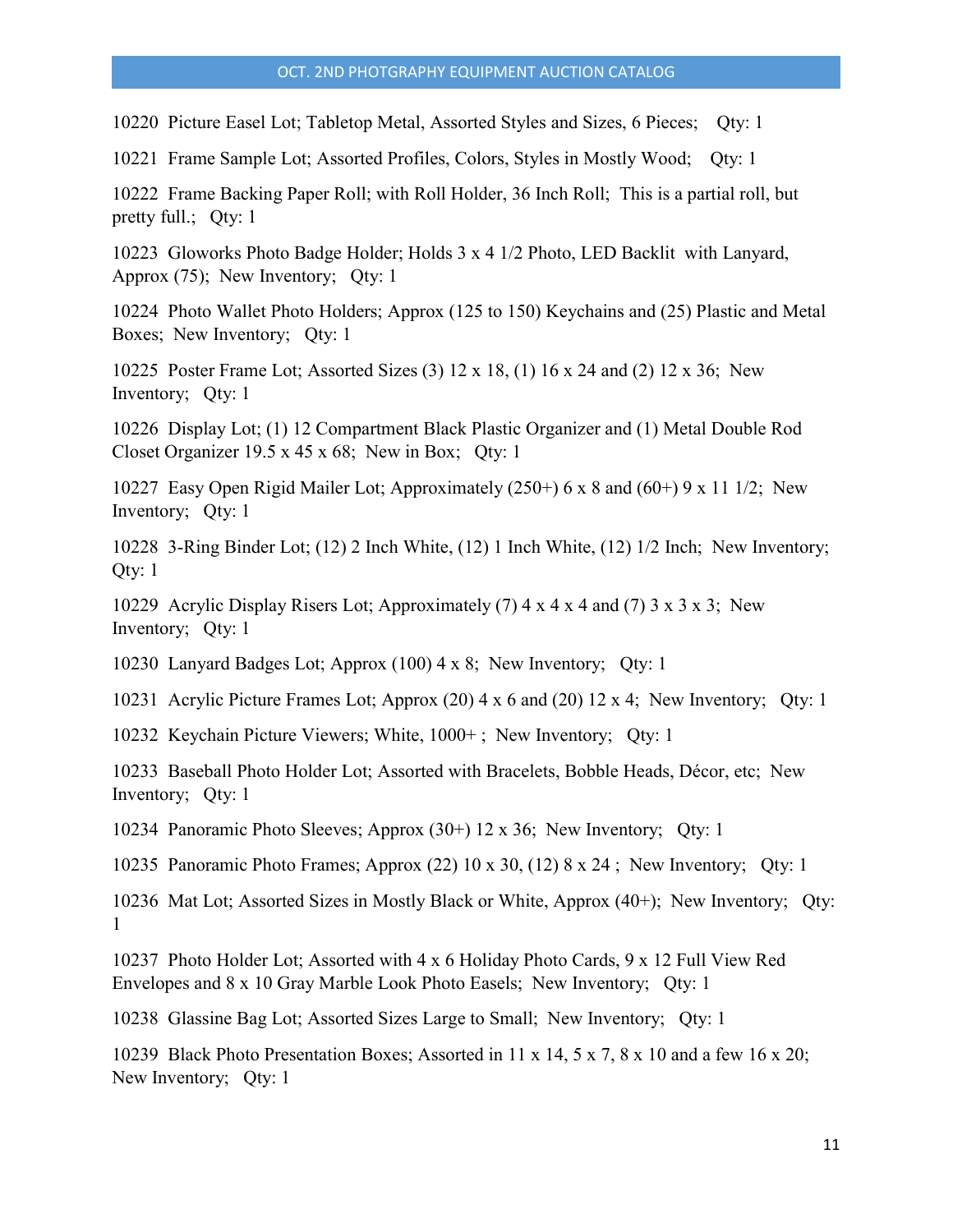10240 Bubble Wrap; (2) Partial Rolls; New Inventory; Qty: 1

10241 Frame Lot; (2) 11 x 14 and (1) 16 x 20 Signature Frames and (2) Mat Cut Word Collage Frames; New Inventory; Qty: 1

- 10242 Denny Mfg Child's Chair; White Painted Wood with Red Velvet Seat; Qty: 2
- 10243 Childrens Prop Lot; Assorted as Pictured; Qty: 1
- 10244 Childrens Prop Lot; Assorted as Pictured; Qty: 1
- 10245 Childrens Prop Lot; Holiday Sleigh and Radio Flyer Wagon; Qty: 1
- 10246 Childrens Prop Lot; Child Desk; Qty: 1
- 10247 Prop Lot; 2 Sleighs and Foam Brick Arch; Qty: 1
- 10248 Prop Lot; 3 Stools and Wood Wheel; Qty: 1
- 10249 Prop Lot; Senior Lot with Sign, Jacket Stand, 2 Chairs, Black and White Cap / Gown/ Drapes, Blower Fan; Qty: 1
- 10250 Denny Mfg Posing Stool Set; Nesting Set of 6 in Assorted Height and Size; Qty: 1
- 10251 Ceramic Column Lot; White, (2) 36 Inch and (1) 20 Inch; Qty: 1
- 10252 Get Rung Interlocking Foam Flooring; (24) 24 x 24 Pcs in Carry Bag ; Qty: 1
- 10253 Wescott Light Bag; 50 x 12 x 20 (Closed); Wheeled; Qty: 1
- 10254 Impact Light Bags; Lot of 3; Worn; Qty: 1
- 10255 Impact Light Bags; Lot of 3; Worn; Qty: 1
- 10256 Ridgid Stacking Tool Box; 3 Boxes, Wheeled with Telescoping Handle; Qty: 1
- 10257 Ridgid Stacking Tool Box; 3 Boxes, Wheeled with Telescoping Handle; Qty: 1
- 10258 Ridgid Stacking Tool Box; 3 Boxes, Wheeled with Telescoping Handle; Qty: 1
- 10259 Folding 2-Step Riser; Grey, 9 x 18 x 17 (Top Step) and 9 (Bottom Step); Qty: 6
- 10260 Ground Light Stands; Qty: 2
- 10261 Folding Padded Seat Stools; Black; Qty: 5
- 10262 Folding Molded Seat Stools; Red ; Qty: 4
- 10263 Stool and Chair Lot; Folding Black Stool, 2-Step Stool, (2) Folding Chairs; Qty: 1
- 10264 Folding Plastic Step; Black, 14 x 9 x 12; Qty: 8
- 10265 Folding Plastic Step; Black, 9 x 11 x 9; Qty: 4
- 10266 Husky 25 Gallon Wheeled Chest; 1 Broken Hinge; Qty: 1